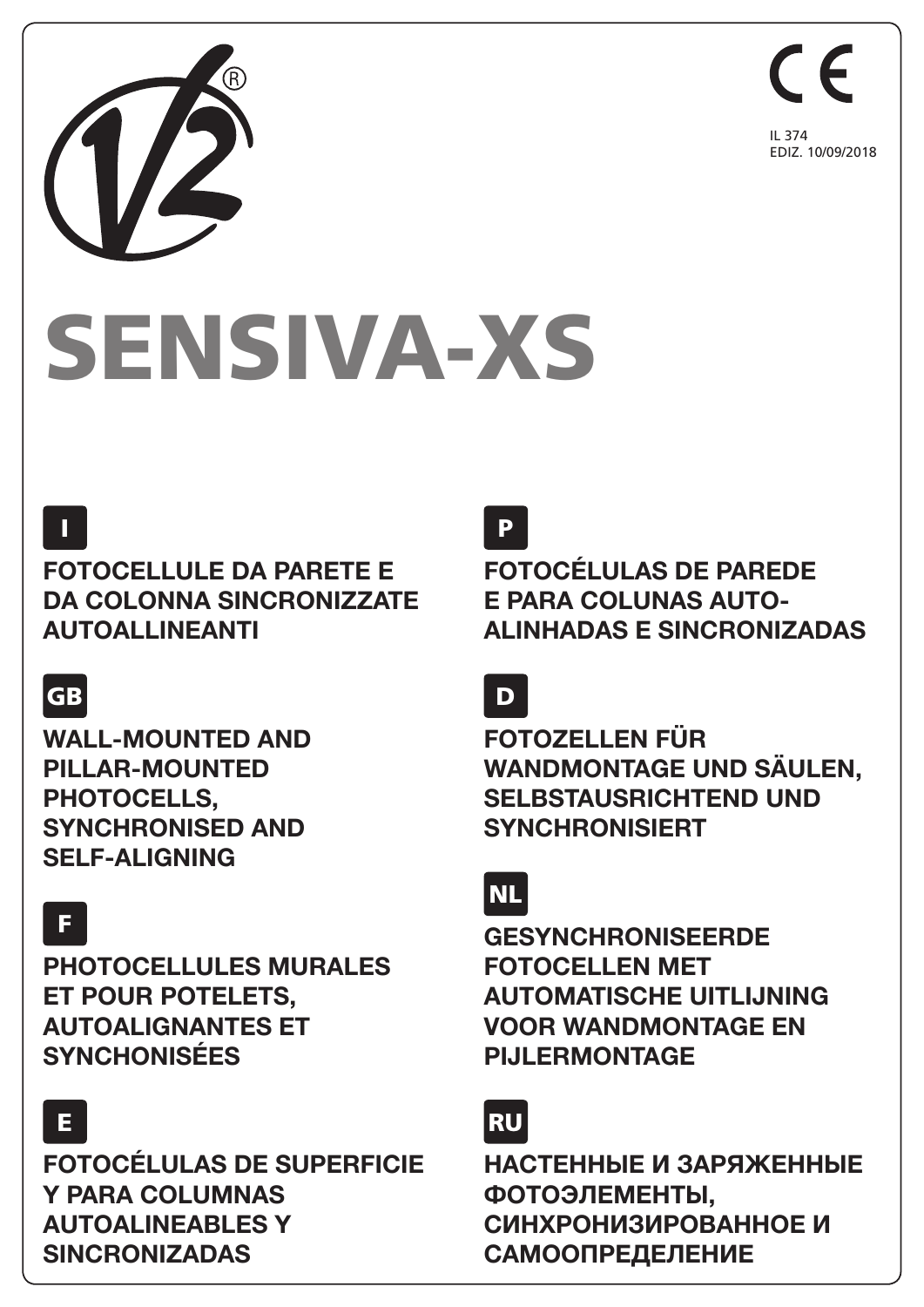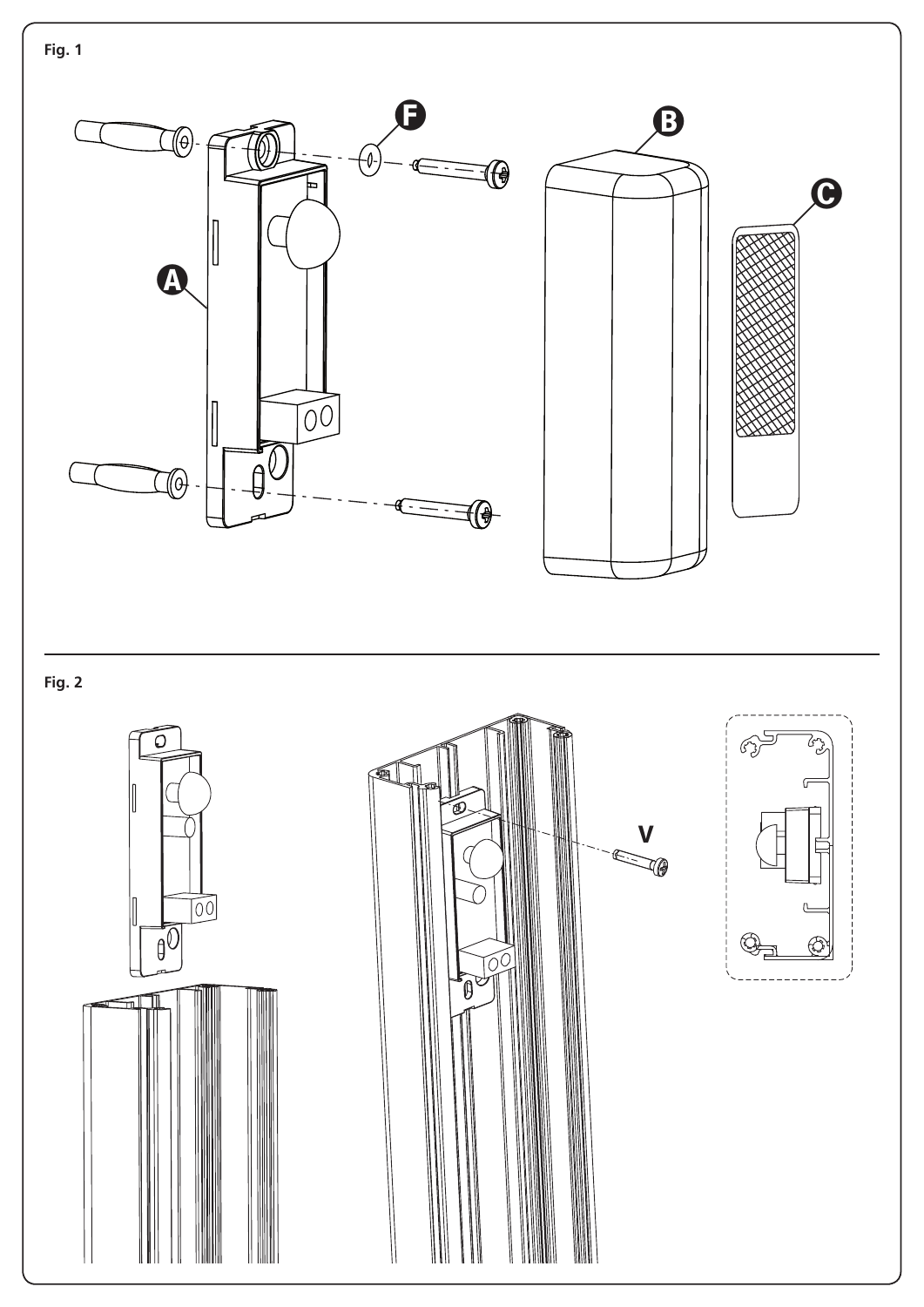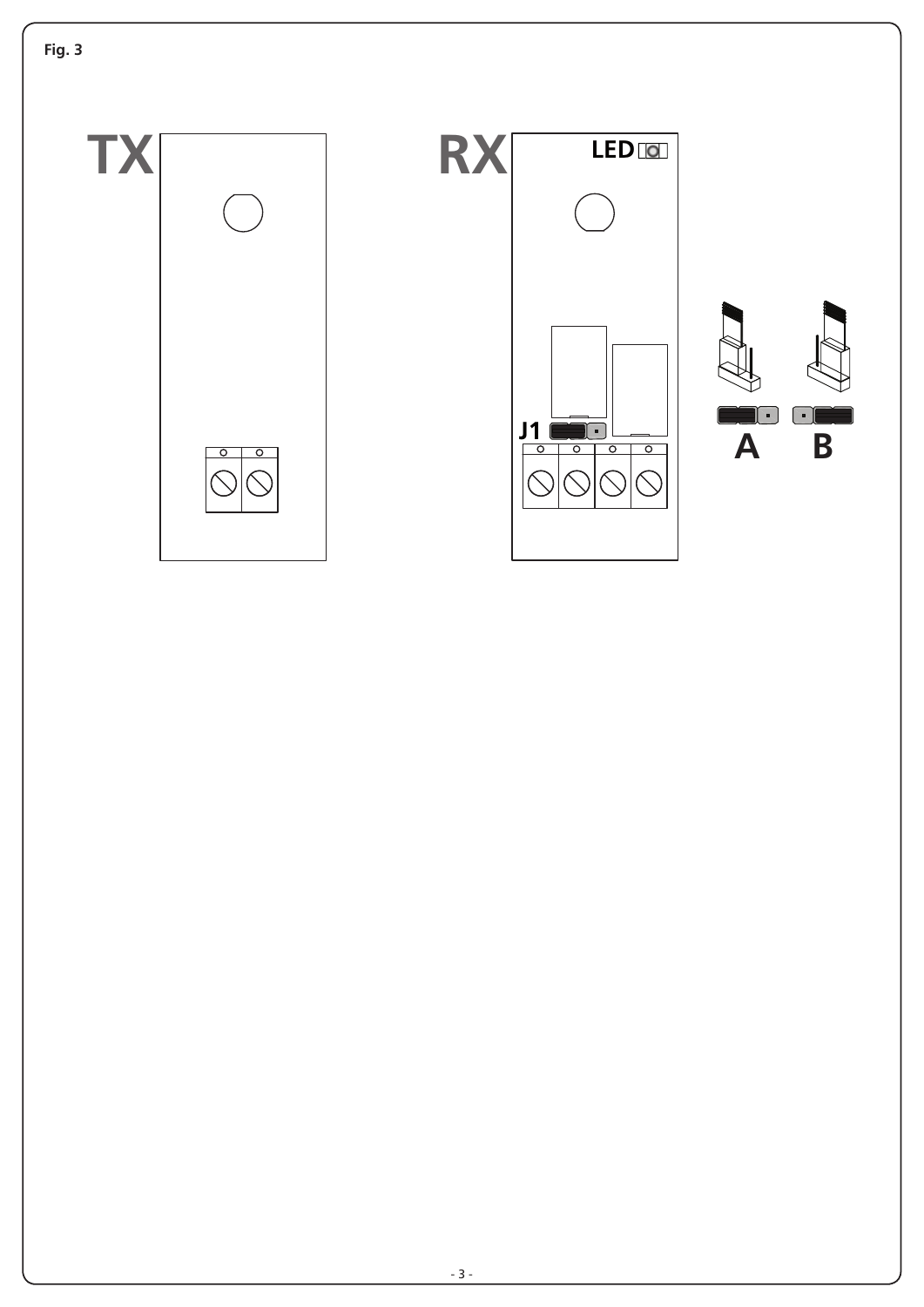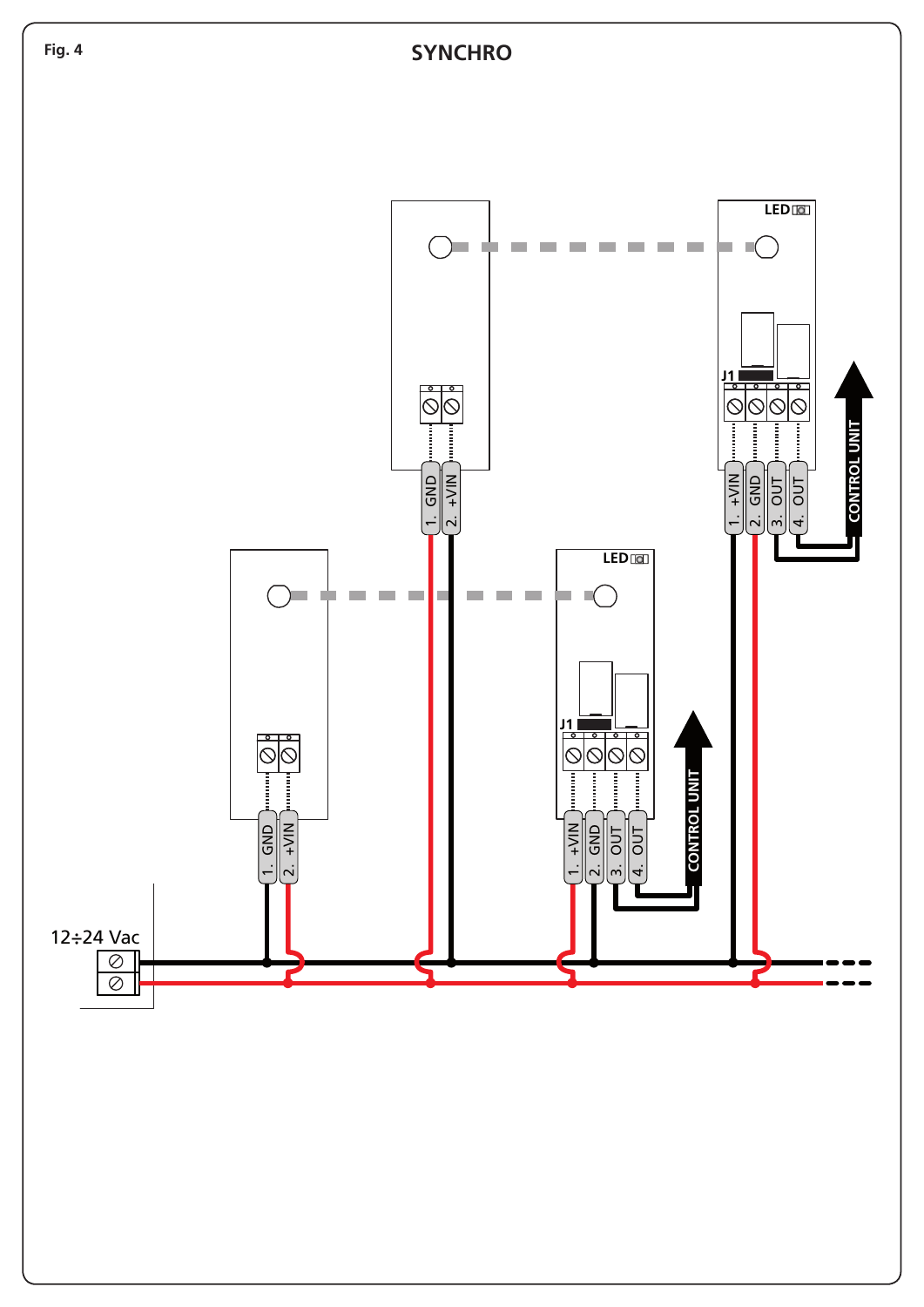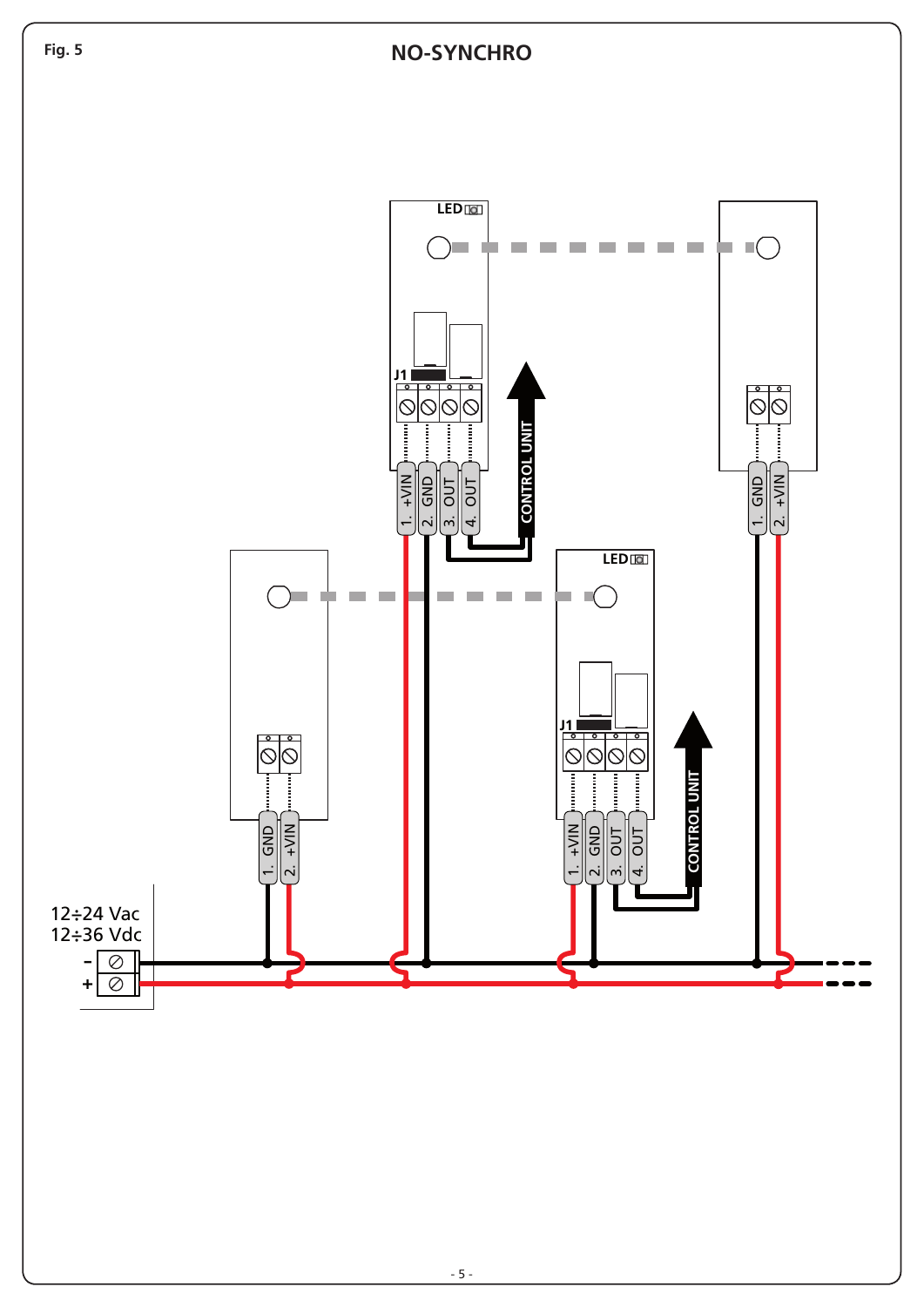#### **INSTALLAZIONE A MURO (Fig.1)**

Per un corretto funzionamento del sistema è necessario verificare la planarità e la linearità della superficie nei punti previsti per l'installazione, quindi FISSARE IL PROIETTORE DI FRONTE AL RICEVITORE LUNGO LO STESSO ASSE GEOMETRICO ED ALLA STESSA ALTEZZA DA TERRA.

Per una corretta installazione seguire attentamente le seguenti istruzioni:

• Definire i punti previsti per l'installazione, tenendo conto che è necessario fissare le fotocellule su una superficie lineare e piana.

#### m**ATTENZIONE: posizionare le fotocellule in modo da evitare che il ricevitore RX si trovi di fronte al sole**

- Definire il percorso dei canali per il passaggio dei cavi di alimentazione
- Aprire il contenitore della fotocellula e utilizzare la base **A** per la tracciatura dei fori di fissaggio
- Fissare la base **A** utilizzando la guarnizione **F**
- Effettuare i collegamenti elettrici

# **INSTALLAZIONE SU COLONNA GARDO (FIG.2)**

- **1.** Installare le colonne seguendo le indicazioni riportate nel relativo manuale di istruzioni allegato.
- **2.** Inserire nelle scanalature del profilato la fotocellula (o le fotocellule a seconda della lunghezza del profilato).
- **3.** Posizionare la fotocellula all'altezza desiderata e fissarla tramite l'apposita vite **V** (Fig.2).

m**ATTENZIONE: le norme vigenti impongono il riconoscimento di ostacoli con altezze minime differenti a seconda del tipo di installazione: 30 cm (altezza consigliata per l'installazione della fotocellula 20 cm) o 70 cm (altezza consigliata 50 cm). Far riferimento alle norme dedicate al proprio tipo di installazione.**

- **4.** Inserire i cavi per i collegamenti nell'apposito foro presente nella base della colonna.
- **5.** Collegare le fotocellule ed effettuare la messa a punto.
- **6.** Inserire la plastica frontale della colonna facendola scorrere dall'alto e infine inserire il tappo superiore.

**ATTENZIONE: se la portata non è sufficiente verificare che trasmettitore e ricevitore siano allineati. Eventualmente rimuovere la cover B dalla fotocellula inserita nella colonna chiusa con il tappo superiore. Se la fotocellula è inserita all'interno di una colonna su cui viene montato un accessorio al posto del tappo superiore NON rimuovere la cover.**

# **COLLEGAMENTI ELETTRICI**

m**ATTENZIONE: L'installazione della centrale, dei dispositivi di sicurezza e degli accessori deve essere eseguita con l'alimentazione scollegata**

La nuova serie di dispositivi è stata implementata con un circuito di sincronismo che permette di montare due coppie anche vicinissime senza che interferiscano tra di loro.

m**ATTENZIONE: è necessario che l'alimentazione di TX e RX sia in fase (es. massa TX con massa RX e 24VAC TX con 24VAC RX).** 

**Funzionamento sincronizzato:** alimentare in corrente alternata le due coppie di fotocellule, invertendo la polarità fra la prima e la seconda coppia (fig. 4).

**Funzionamento NON sincronizzato:** alimentare in corrente continua le due coppie di fotocellule e installare le due coppie in modo inverso l'una rispetto l'altra (fig.5).

#### **JUMPER (Fig. 3) JUMPER J1 (RX)**

Posizione A - uscità relè con contatto norm. chiuso (DEFAULT) Posizione B - uscità relè con contatto norm. aperto

#### **MESSA A PUNTO**

Terminata l'installazione verificare che il sistema funzioni correttamente:

- **1.** Controllare che nessun oggetto sia interposto tra il trasmettitore e il ricevitore.
- **2.** Alimentare il sistema:
	- Il led del ricevitore è spento: la fotocellula non è centrata, eseguire la centratura
	- Il led del ricevitore è acceso: la fotocellula è centrata, passare al punto 3

#### m**ATTENZIONE: se il led del ricevitore lampeggia, l'alimentazione di TX e RX non è in fase. Controllare i collegamenti elettrici.**

- **3.** Inserire la cover **B** sulle fotocellule e verificare il corretto fuzionamento senza togliere il filtro adesivo di attenuazione **C** (il filtro simula condizioni metereologiche avverse come pioggia, nebbia ecc.)
- **4.** Togliere quindi il filtro di attenuazione.
- **5.** Interrompere più volte il fascio infrarosso: il led del ricevitore si deve spegnere e il relè deve commutare.

# **CARATTERISTICHE TECNICHE**

| Portata ottica               | 20 <sub>m</sub>                                 |
|------------------------------|-------------------------------------------------|
| Dimensioni                   | 84x29x24 mm                                     |
| Alimentazione (Vin - GND)    | 12÷24 Vac / 12÷36 Vdc                           |
| Segnale                      | infrarosso modulato 2 KHz<br>$\lambda$ = 940 nm |
| Portata relè                 | 1A max 30 VDC                                   |
| Assorbimento (Vin = 24Vdc)   | TX 15 mA RX 20 mA                               |
| Temperatura di funzionamento | $-20^{\circ} + 60^{\circ}$ C                    |
| Grado di protezione          | <b>IP44</b>                                     |

# **DICHIARAZIONE UE DI CONFORMITÀ**

V2 S.p.A. dichiara che le apparecchiature SENSIVA-XS sono conformi ai requisiti essenziali fissati dalle direttive:

- 2014/30/UE compatibilità elettromagnetica
- RoHS2 2011/65/CF

Racconigi, 01/06/2015 Il rappresentante legale V2 S.p.A. *Antonio Livio Costamagna*

Clematre Alman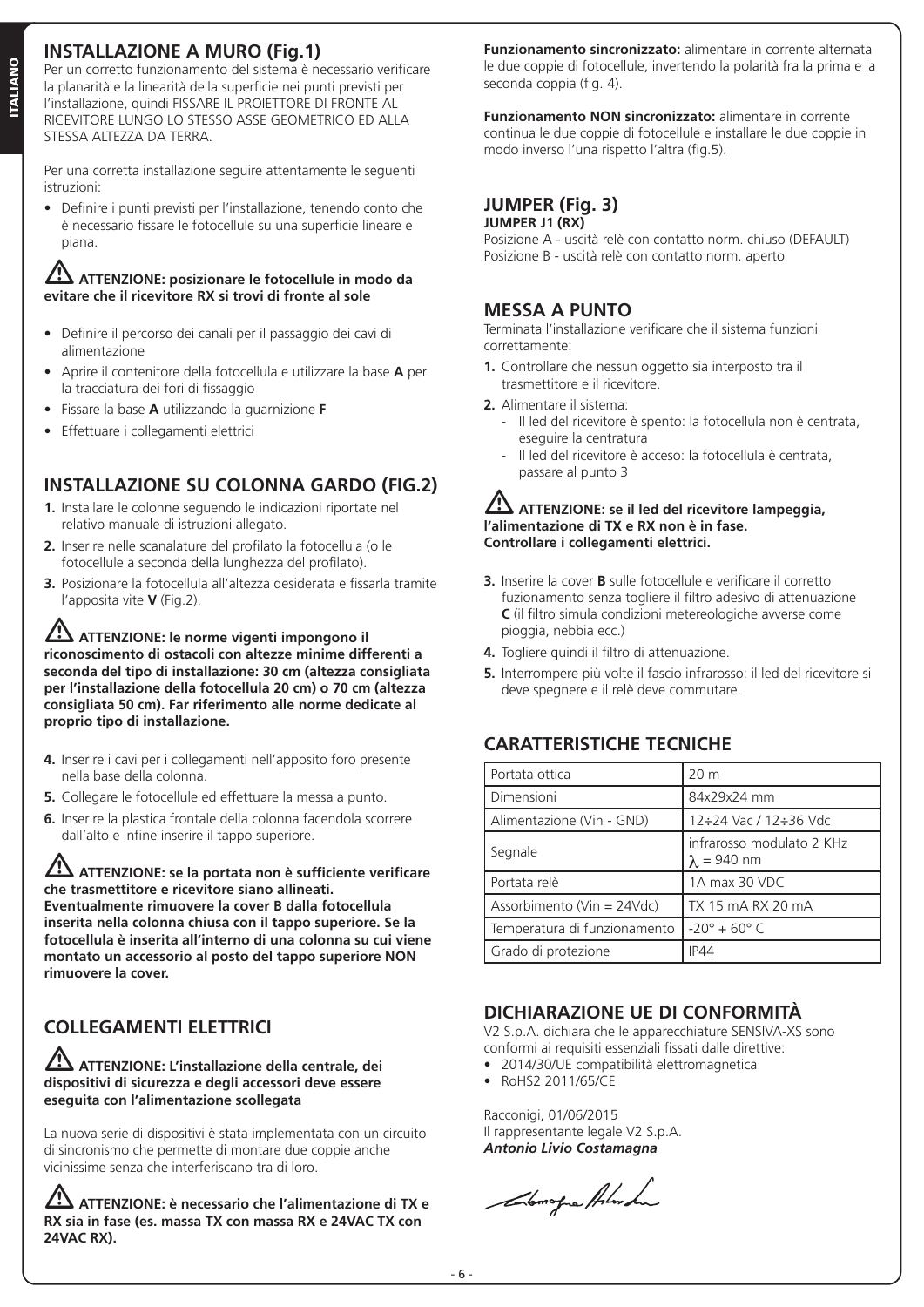### **WALL INSTALLATION (Fig. 1)**

For the system to function correctly, it is essential that the flatness and linearity of the surfaces intended for installation be checked, then FIX THE PROJECTOR ALONG THE SAME GEOMETRICAL AXIS AND AT THE SAME HEIGHT ABOVE THE GROUND, IN FRONT OF THE RECEIVER.

For correct installation, follow the instructions below very carefully:

• Decide where the photocells are to be installed, taking into account the need for the photocells to be fixed on a flat, linear surface.

#### **PLEASE NOTE: position the photocells so as to avoid that the receiver RX facing into the sun.**

- Decide where to place the channels for the power supply cables.
- Open the photocell casing and use the base **A** to mark out the positions of the fixing holes.
- Fix the base using the gasket **F**.
- Make the electrical connections.

#### **INSTALLATION ON A GARDO PILLAR (FIG. 2)**

- **1.** Install the pillars, following the instructions given in the relevant instruction manual enclosed.
- **2.** Insert the photocell (or photocells, depending on the length of the strip) into the grooves in the strip.
- **3.** Position the photocell at the desired height and fix it using the special **V** screws (Fig.2).

**PLEASE NOTE: Current regulations require the recognition of obstacles with different minimum heights depending on the type of installation: 30 cm (height recommended for the installation of the 20 cm photocell) or 70 cm (50 cm recommended height). Refer to the regulations specific for the type of installation.**

- **4.** Insert the connection cables into the hole on the bottom of the column.
- **5.** Connect the photocells and make the necessary adjustments.
- **6.** Insert the plastic front of the column and slide it down and then insert the top plug

**PLEASE NOTE: If the signal is not sufficient, check that the transmitter and receiver are aligned. Optionally, remove the cover B from the photocell inserted in the pillar and held in place by the upper cap. If the photocell is inserted inside the pillar on which there is an accessory fitted in place of the upper cap, DO NOT remove the cover.**

# **ELECTRICAL CONNECTIONS**

**WARNING: The installation of the unit, safety devices and accessories must be carried out when the power supply is disconnected** 

The new range of devices is equipped with a synchronism circuit allowing the installation of two pairs, even very close together, without them interfering with one another.

**WARNING: the supply of TX and RX must be in phase (e.g. TX earth with RX earth and 24 V AC TX with 24 V AC RX).** 

#### **Synchronised operation - connect as Fig. 4**

Supply both pairs of photocells with AC current, inverting the polarity between the first and second pairs.

#### **Non-synchronised operation - connect as Fig. 5**

Supply by direct or alternating current the two pairs of photocells and install the two pairs in the reverse order with respect to one another.

# **JUMPER (Fig. 3)**

#### **JUMPER J1 (RX)**

Position A - relay output with normally closed contact (DEFAULT) Position B - relay output with normally open contact

#### **ADJUSTMENT**

Having completed the installation, check that the system is operating correctly:

- **1.** Ensure there are no obstacles between the transmitter and the receiver.
- **2.** Power-up the system:
	- The receiver LED is off: The photocell is not centred; perform centring.
	- The receiver LED is on: the photocell is centred, move on to part 3.

#### **WARNING: If the receiver LED flashes, the power supply of TX and RX is out of phase. Check the electrical connections.**

- **3.** Place the cover **B** over the photocell and ensure it is operating correctly without removing the adhesive attenuation filter **C** (the filter simulates adverse weather conditions such as rain, fog etc.)
- **4.** Then remove the attenuation filter.
- **5.** Break the infrared beam a number of times: the receiver LED must switch itself off and the relay must switch.

## **TECHNICAL SPECIFICATIONS**

| Optical range               | 20 <sub>m</sub>                                |
|-----------------------------|------------------------------------------------|
| Dimensions                  | 84x29x24 mm                                    |
| Power supply (VIN - GND)    | 12÷24 Vac / 12÷36 Vdc                          |
| Signal                      | modulated infrared 2 KHz<br>$\lambda$ = 940 nm |
| Relay contact               | 1A max 30 VDC                                  |
| Absorption (VIN = $24Vdc$ ) | TX 15 mA RX 20 mA                              |
| Operating temperature       | $-20^{\circ} + 60^{\circ}$ C                   |
| Protection degree           | <b>IP44</b>                                    |

#### **EU DECLARATION OF CONFORMITY**

V2 S.p.A. hereby declare that SENSIVA-XS equipment conforms to the essential requirements established in directives:

- 2014/30/EU electromagnetic compatibility directive
- RoHS2 2011/65/EC

Racconigi, 01/06/2015 Legal representative, V2 S.p.A. *Antonio Livio Costamagna*

Chanope Alordu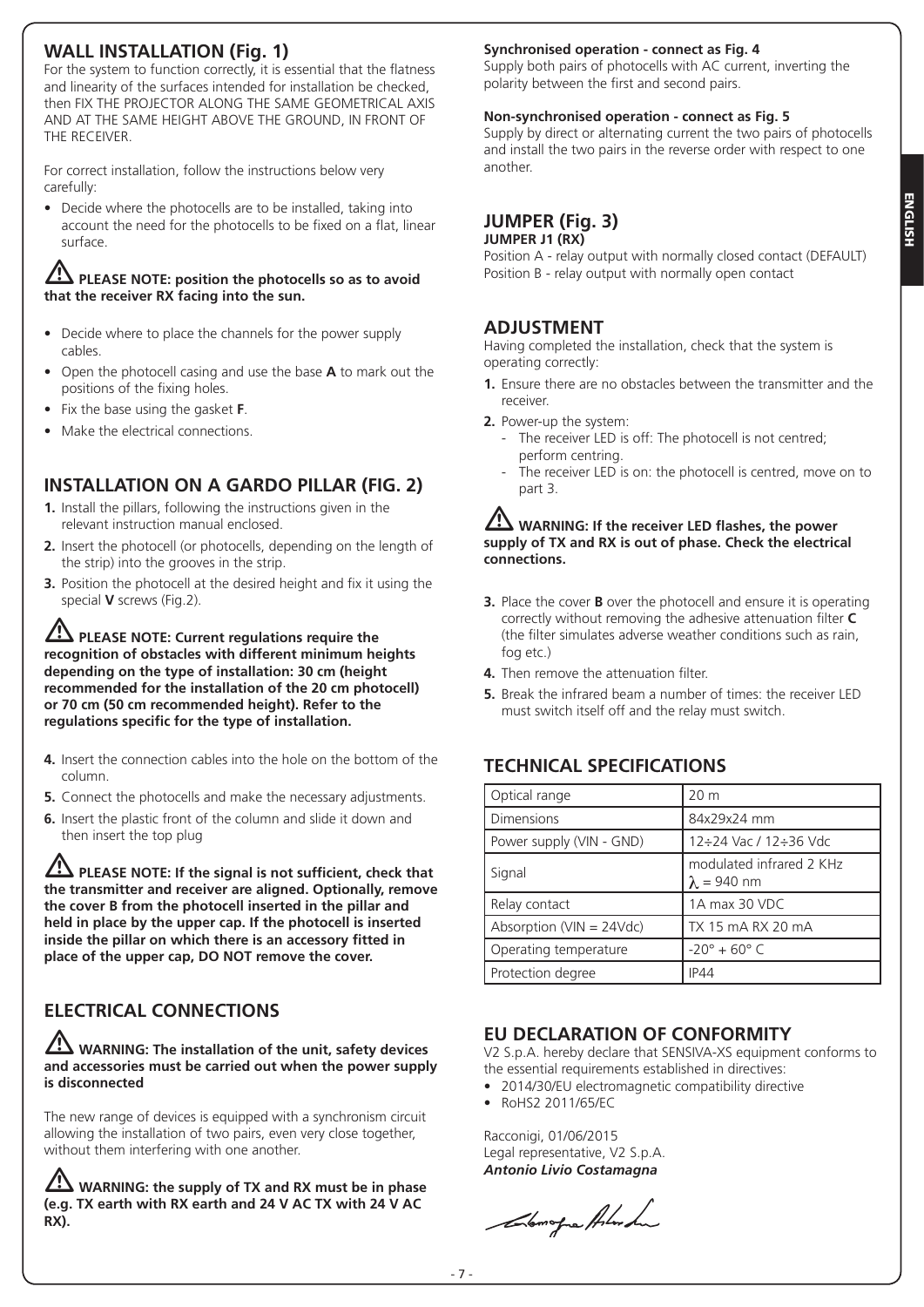# **INSTALLATION AU MUR (Fig.1)**

Pour un fonctionnement correct du système il est nécessaire de vérifier la planéité et la linéarité de la surface dans les points prévus pour l'installation, donc FIXER LE PROJECTEUR EN FACE DU RÉCEPTEUR LE LONG DU MÊME AXE GÉOMÉTRIQUE ET À LA MÊME HAUTEUR DU SOL.

Pour une correcte installation veuillez suivre attentivement les instructions suivantes:

• Définir les points prévus pour l'installation, en tenant compte qu'il est nécessaire de fixer les photocellules sur une surface linéaire et plate.

#### **ATTENTION: positionner les photocellules de manière d'éviter que le récepteur RX se trouve face du soleil.**

- Définir le parcours des canaux pour le passage des câbles d'alimentation.
- Ouvrir le boîtier de la photocellule et utiliser la base **A** pour le traçage des trous de fixation.
- Fixer la base en utilisant le joint **F**.
- Effectuer les raccordements électriques.

# **INSTALLATION SUR COLONNE GARDO (FIG.2)**

- **1.** Installer les colonnes en suivant les indications contenues dans le relatif manuel d'instructions annexé.
- **2.** Insérer dans les rainures du profilé la photocellule (ou les photocellules selon la longueur du profilé).
- **3.** Positionner la photocellule à la hauteur souhaitée et la fixer au moyen de la vis **V** prévue à cet effet (Fig.2).

ATTENTION: les normes en vigueur imposent la **reconnaissance d'obstacles avec des hauteurs minimum différentes selon le type d'installation: 30 cm (hauteur conseillée pour l'installation de la photocellule 20 cm) ou 70 cm (hauteur conseillée 50 cm). Référez-vous aux normes dédiées à votre type d'installation spécifique.**

- **4.** Introduire les câbles pour les branchements dans l'orifice spécial figurant dans la base de la colonne.
- **5.** Brancher les photocellules et effectuer la mise au point.
- **6.** Insérer le plastique frontal de la colonne en le faisant coulisser par le haut et insérer ensuite le bouchon supérieur.

**ATTENTION: si la portée ne suffit pas vérifier que le transmetteur et le récepteur soient alignés. Éventuellement enlever le couvercle B de la photocellule insérée dans la colonne fermée avec le bouchon supérieur. Si la photocellule est insérée à l'intérieur d'une colonne sur laquelle est monté un accessoire à la place du bouchon supérieur NE PAS enlever le couvercle.**

# **RACCORDEMENTS ÉLECTRIQUES**

m**ATTENTION: L'installation de l'armoire, des dispositifs de sécurité et des accessoires doit être faite avec l'alimentation débranchée** 

La nouvelle série de dispositifs a été améliorée avec un circuit de synchronisme qui permet de monter deux jeux même très proches sans qu'elles interfèrent l'une l'autre.

**ATTENTION : l'alimentation de TX et RX doit être en phase (par ex. masse TX avec masse RX et 24VAC TX avec 24VAC RX)** 

#### **Fonctionnement synchronisé - connecter comme Fig. 4**

Alimenter en courant alterné les deux jeux de photocellules, en inversant la polarité entre le premier et le deuxième jeux.

**Fonctionnement NON synchronisé - connecter comme Fig. 5**

Alimenter en courant continu les deux jeux de photocellules et installer les deux jeux à l'invers l'un par rapport à l'autre.

#### **CAVALIER (Fig. 3) CAVALIER J1 (RX)**

Position A - sortie relais avec contact normalement fermé (DEFAULT) Position B - sortie relais avec contact normalement ouvert

#### **MISE AU POINT**

Après avoir terminé la mise en place, vérifier que le système fonctionne correctement:

- **1.** Contrôler qu'aucun objet fixe ne soit interposé entre le transmetteur et le récepteur.
- **2.** Alimenter le système:
	- la DEL du récepteur est éteinte: la photocellule n'est pas centrée, exécuter le centrage
	- la DEL du récepteur est allumée: la photocellule est centrée, passer donc au point 3.

#### m **ATTENTION: Si la DEL du récepteur clignote, l'alimentation de TX et RX n'est pas en phase. Contrôler les branchements électriques.**

- **3.** Insérer le couvercle **B** sur les photocellules et vérifier le fonctionnement correct sans enlever le filtre adhésif d'atténuation **C** (le filtre simule des conditions météo adverses: pluie, brouillard etc..)
- **4.** Enlever donc le filtre d'atténuation.
- **5.** Interrompre plusieurs fois le faisceau infrarouge: la DEL du récepteur doit s'éteinte et le relais doit commuter.

# **CARACTERISTIQUES TECHNIQUES**

| Portée optique                | 20 m                                          |
|-------------------------------|-----------------------------------------------|
| <b>Dimensions</b>             | 84x29x24 mm                                   |
| Alimentation (VIN - GND)      | 12÷24 Vac / 12÷36 Vdc                         |
| Signal                        | infrarouge modulé 2 KHz<br>$\lambda$ = 940 nm |
| Portée des contacts rélais    | 1A max 30 VDC                                 |
| Absorption ( $VIN = 24Vdc$ )  | TX 15 mA RX 20 mA                             |
| Temperature de fonctionnement | $-20^{\circ} + 60^{\circ}$ C                  |
| Protection                    | <b>IP44</b>                                   |

# **DÉCLARATION UE DE CONFORMITÉ**

V2 S.p.A. déclare que les produits SENSIVA-XS sont conforment aux qualités requises essentielles fixées par la directive:

- 2014/30/UE Compatibilité Électromagnétique
- RoHS2 2011/65/EC

Racconigi, le 01/06/2015 Le représentant légal V2 S.p.A. *Antonio Livio Costamagna*

Clamatic Alman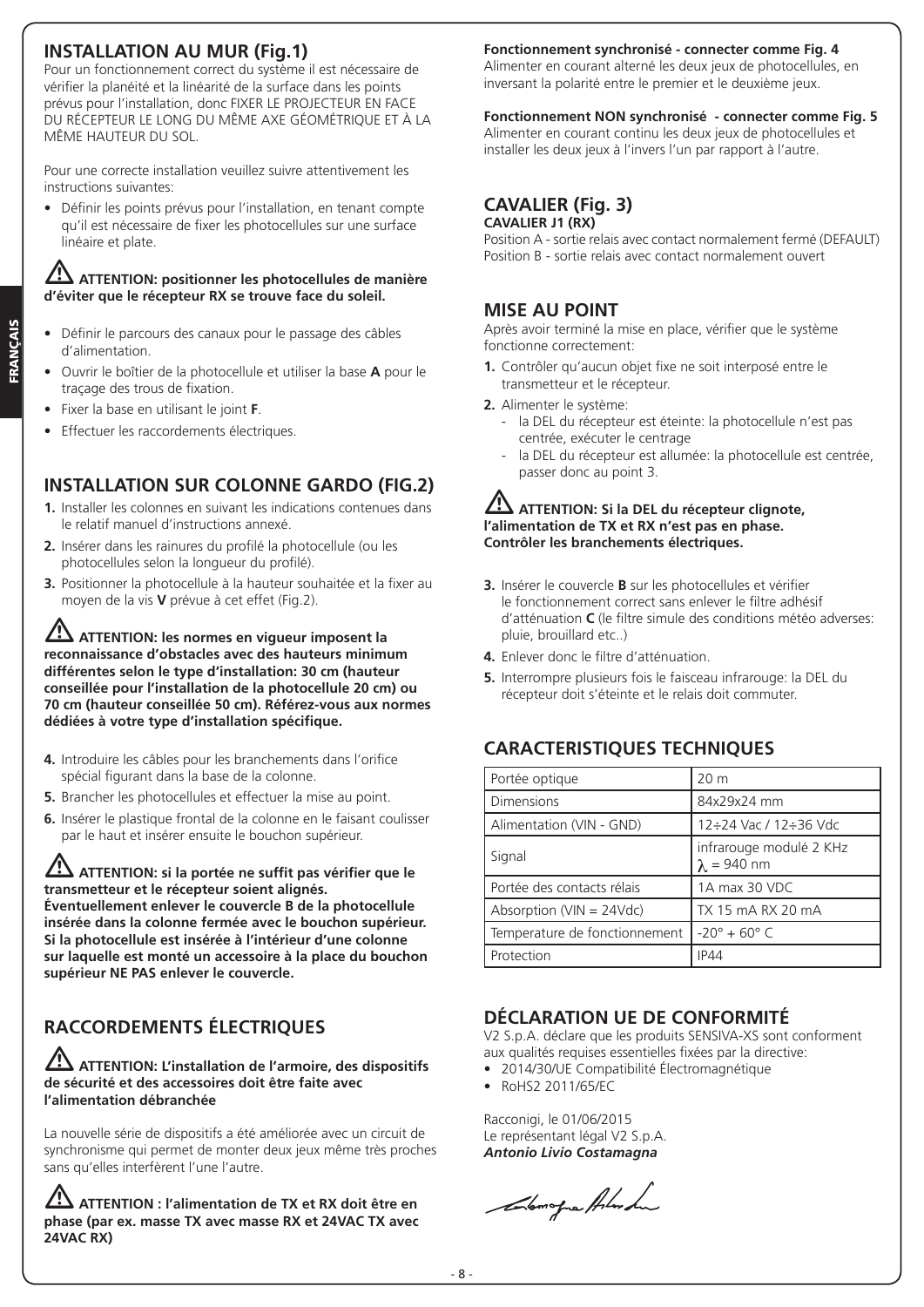# **INSTALACIÓN DE PARED (Fig.1)**

Para un correcto funcionamiento del sistema es necesario verificar la planeidad y linealidad de la superficie en los puntos previstos para la instalación, por lo que DEBE FIJAR EL PROYECTOR DE FRENTE AL RECEPTOR A LO LARGO DEL MISMO EJE GEOMÉTRICO Y A LA MISMA ALTURA DE TIERRA.

Para conseguir una instalación correcta siga atentamente las siguientes instrucciones:

• Defina los puntos previstos para la instalación, teniendo en cuenta que es necesario fijar las fotoceldas sobre una superficie uniforme y plana.

#### ATENCIÓN: coloque las fotoceldas a modo de evitar **que el receptor RX se encuentre de frente al sol.**

- Defina el trayecto de los conductos para el paso de los cables de alimentación.
- Abra el contenedor de la fotocelda y utilice la base **A** para el trazo de las perforaciones de fijación.
- Fije la base usando la junta **F**.
- Efectúe las conexiones eléctricas.

## **INSTALACIÓN SOBRE COLUMNA GARDO (FIG. 2)**

- **1.** Instale la columna siguiendo las indicaciones dadas en el manual correspondiente de instrucciones anexo.
- **2.** Inserte en la acanaladura del perfil la fotocelda (o las fotoceldas, según lo largo del perfil).
- **3.** Ubique la fotocelda a la altura deseada y fíjela mediante el tornillo correspondiente **V** (figura 2).

**ATENCIÓN: La normas vigentes obligan al reconocimiento de obstáculos con alturas mínimas diferentes según el tipo de instalación: 30 cm (altura recomendada para la instalación de la fotocelda 20 cm) o 70 cm (altura recomendada 50 cm). Consulte las normas referentes al tipo de instalación que corresponda.**

- **4.** Insertar los cables para las conexiones en el correspondiente orificio presente en la base de la columna.
- **5.** Conectar las células fotoeléctricas y efectuar la puesta a punto
- **6.** Insertar el plástico frontal de la columna deslizándolo desde arriba y por último el tapón superior.

m**ATENCIÓN: si el alcance no es suficiente verifique que el transmisor y el receptor están alineados. Eventualmente retire la cubierta B de la fotocelda inserta en la columna cerrada con la tapa superior. Si la fotocelda está inserta en el interior de la columna sobre la que está montado un accesorio en el lugar de la** 

**tapa superior NO retire la cubierta.**

# **CONEXIONES ELÉCTRICAS**

#### m**ATENCIÓN: La instalación del cuadro, de los dispositivos de seguridad y de los accesorios tiene que hacerse con la alimentación desconectada**

La nueva serie de dispositivo se ha implementado con un circuito de sincronía que permite montar dos pares aún muy próximos sin que interfieran entre sí.

ATENCIÓN: la alimentación de TX y RX debe estar en **fase (es decir, la masa del TX con la masa del RX y los 24 VCA del TX con los 24 VCA del RX).** 

# **Funcionamiento sincronizado - conectar como Fig. 4**

Alimente con corriente alterna los dos pares de fotoceldas, invirtiendo la polaridad entre el primero y el segundo par.

# **Funcionamiento NO sincronizado - conectar como Fig. 5**

Alimente con corriente continua los dos pares de fotoceldas e instale los dos pares en modo inverso uno respecto al otro.

#### **JUMPER (Fig. 3) JUMPER J1 (RX)**

Posición A - salida relé con contacto normalmente cerrado (DEFAULT)

Posición B - salida relé con contacto normalmente abierto

# **PUESTA A PUNTO**

Concluida la instalación compruebe que el sistema funciona correctamente:

- **1.** Inspeccione para garantizar que ningún objeto físico se interponga entre el transmisor y el receptor.
- **2.** Alimente el sistema:
	- El diodo luminoso del receptor está apagado: la fotocelda no está centrada, proceda a centrarla.
	- El diodo luminoso del receptor está encendido: la fotocelda está centrada, pase al punto 3.

#### **ATENCIÓN: si el led del receptor parpadea, la alimentación de TX y RX no está en fase. Comprobar las conexiones eléctricas.**

- **3.** Inserte la cubierta **B** sobre las fotoceldas y compruebe el funcionamiento correcto sin retirar el filtro adhesivo de atenuación **C** (el filtro simula condiciones meteorológicas adversas como lluvia, niebla, etc.)
- **4.** Retire, por lo tanto, el filtro de atenuación.
- **5.** Interrumpa varias veces el haz infrarrojo: el diodo del receptor se debe apagar y el relé debe conmutar.

# **CARACTERÍSTICAS TÉCNICAS**

| Alcance óptico             | 20 m                                            |
|----------------------------|-------------------------------------------------|
| <b>Dimensiones</b>         | 84x29x24 mm                                     |
| Alimentación (VIN - GND)   | 12÷24 Vac / 12÷36 Vdc                           |
| Segnale                    | infrarrojo modulado 2 KHz<br>$\lambda$ = 940 nm |
| Potencia máxima relé       | 1A max 30 VDC                                   |
| Absorción (VIN = $24Vdc$ ) | TX 15 mA RX 20 mA                               |
| Temperatura de funcion     | $-20^{\circ} + 60^{\circ}$ C                    |
| Grado de protección        | <b>IP44</b>                                     |

# **DECLARACIÓN UE DE CONFORMIDAD**

V2 S.p.A. declara que los productos SENSIVA-XS cumplen los requisitos esenciales establecidos por las siguientes directivas:

- 2014/30/UE Compatibilidad electromagnética
- RoHS2 2011/65/EC

Racconigi, 01/06/2015 El representante legal de V2 S.p.A. *Antonio Livio Costamagna*

Chanope Alordu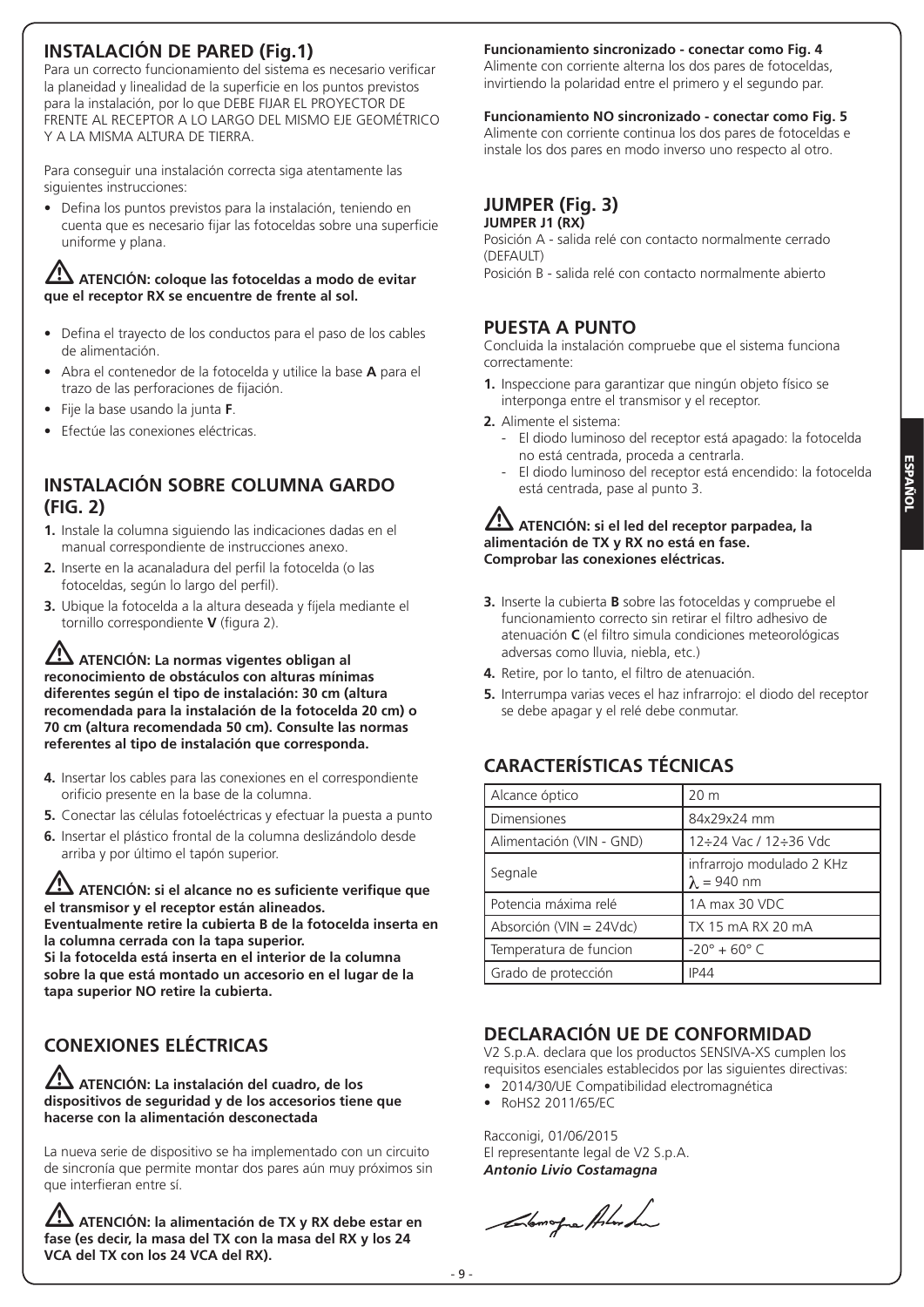# **INSTALAÇÃO NA PAREDE (Fig.1)**

Par obter um funcionamento correcto do sistema é necessário verificar o plano e a linearidade da superfície nos pontos previstos para a instalação, e depois FIXAR O PROJECTOR EM FRENTE AO RECEPTOR, AO LONGO DO MESMO EIXO GEOMÉTRICO E NA MESMA ALTURA DESDE O CHÃO.

Para uma correcta instalação observar atentamente as seguintes instruções:

• Definir os pontos previstos para a instalação, considerando que é necessário fixar as células fotoeléctricas numa superfície linear e plana.

#### m**ATENÇÃO: posicionar as células fotoeléctricas de forma a evitar que o receptor RX fique de frente para o sol.**

- Definir o percurso dos canais para a passagem dos cabos de alimentação.
- Abrir o contentor das células fotoeléctricas e utilizar a base **A** para o traçado dos furos de fixação.
- Fixar a base usando a junta F.
- Efectuar as ligações eléctricas.

# **INSTALAÇÃO EM COLUNA GARDO (FIG. 2)**

- **1.** Instalar as colunas seguindo as indicações referidas no respectivo manual de instrução anexado.
- **2.** Inserir nas ranhuras do perfilado a célula fotoeléctrica, (ou as células fotoeléctricas, consoante o comprimento do perfilado).
- **3.** Posicionar a célula fotoeléctrica na altura desejada e fixá-la com o parafuso próprio **V** (Fig.2).

m**ATENÇÃO: as normas vigentes impõem o reconhecimento de obstáculos com alturas mínimas diferentes consoante o tipo de instalação: 30 cm (altura aconselhada para a instalação da célula fotoeléctrica 20 cm) ou 70 cm (altura aconselhada 50 cm). Consultar as normas específicas do próprio tipo de instalação.**

- **4.** Introduza os cabos para as ligações no respectivo orifício presente na base da coluna.
- **5.** Ligue as fotocélulas e efectue a regulação.
- **6.** Introduza o plástico frontal da coluna fazendo-o deslizar a partir da parte superior e, em seguida, introduza o tampão superior.

m**ATENÇÃO: se a capacidade não for suficiente, verificar o alinhamento entre o transmissor e o receptor. Remover, eventualmente, a cover B da célula fotoeléctrica inserida na coluna fechada com a tampa superior. Se a célula fotoeléctrica estiver inserida no interno de uma coluna sobre a qual foi montado um acessório no lugar da tampa superior, NÃO se deve remover a cover.**

# **LIGAÇÕES ELÉCTRICAS**

m**ATENÇÃO: A instalação do quadro eléctrico, dos dispositivos de segurança e dos acessórios deve ser feita com a alimentação desligada.**

A nova série de dispositivos foi implementada com um circuito de sincronismo que permite montar dois pares, inclusive muito próximos, sem que interfiram entre si.

m**ATENÇÃO: a alimentação de TX e RX deve estar em fase (ex.: massa TX com massa RX e 24VAC TX com 24VAC RX).** 

#### **Funcionamento sincronizado - conectar como Fig. 4**

Alimentar com corrente alternada os dois pares de células fotoeléctricas, invertendo a polaridade entre o primeiro e o segundo par.

#### **Funcionamento NÃO sincronizado - conecte como Fig. 5**

Alimente com corrente contínua ou alternada os dois pares de fotocélulas e instale os dois pares em posição oposta.

#### **JUMPER (Fig. 3) JUMPER J1 (RX)**

Posição A - saída de relé com contacto normalmente fechado (DEFAULT) Posição B - saída de relé com contacto normalmente aberto

# **AFINAÇÃO**

Ao terminar a instalação verificar se o sistema funciona correctamente:

- **1.** Controlar que nenhum objecto fixo se interponha entre o transmissor e o receptor.
- **2.** Alimentar o sistema:
	- O led do receptor está apagado: a célula fotoeléctrica não está centrada, executar a centração.
	- O led do receptor está aceso: a célula fotoeléctrica está centrada, passar ao ponto 3.

#### m**ATENÇÃO: se o LED do receptor piscar, a alimentação de TX e RX não está em fase. Verifique as ligações eléctricas.**

- **3.** Inserir a cover **B** nas células fotoeléctricas e verificar o correcto funcionamento sem retirar o filtro adesivo de atenuação **C** (o filtro simula condições meteorológicas adversas como chuva, neblina, etc.)
- **4.** Retirar então o filtro de atenuação.
- **5.** Interromper várias vezes o feixe infravermelho: o led do receptor deve apagar e o relé deve comutar.

# **CARACTERÍSTICAS TÉCNICAS**

| Capacidade óptica            | 20 <sub>m</sub>                                      |
|------------------------------|------------------------------------------------------|
| <b>Dimensões</b>             | 84x29x24 mm                                          |
| Alimentação (VIN - GND)      | 12÷24 Vac / 12÷36 Vdc                                |
| Sinal                        | infravermelho modulado<br>2 KHz / $\lambda$ = 940 nm |
| Capacidade relé              | 1A max 30 VDC                                        |
| Absorção (VIN = 24Vdc)       | TX 15 mA RX 20 mA                                    |
| Temperatura de funcionamento | $-20^{\circ} + 60^{\circ}$ C                         |
| Protecção                    | <b>IP44</b>                                          |

#### **DECLARAÇÃO UE DE CONFORMIDADE**

V2 S.p.A. declara que as aparelhagens SENSIVA-XS são conformes aos requisitos essenciais estabelecidos pela directiva:

- 2014/30/UE compatibilidade electromagnética
- RoHS2 2011/65/EC

Racconigi, 01/06/2015 O representante legal V2 S.p.A. *Antonio Livio Costamagna*

Clemagne Alexander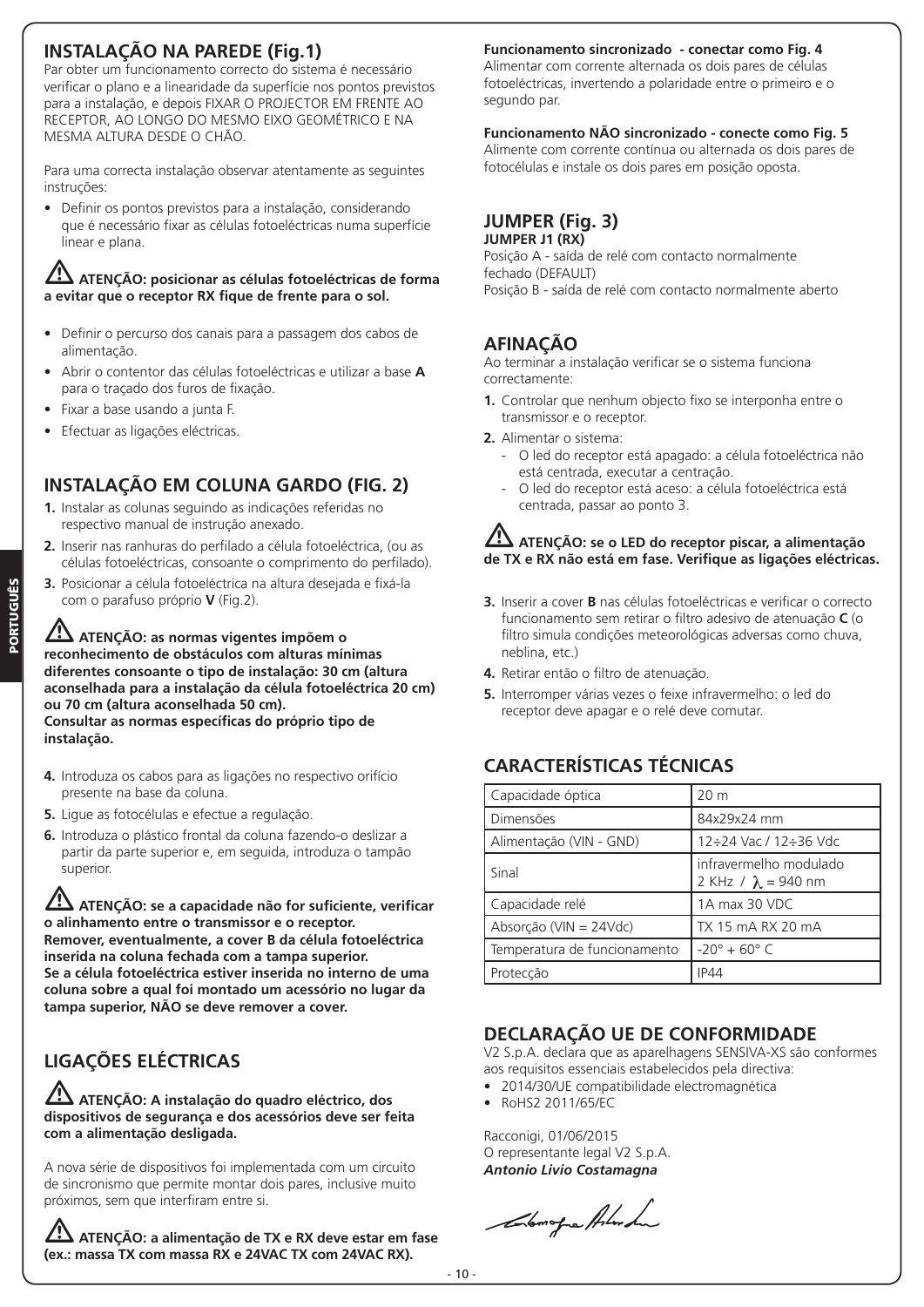### **WANDMONTAGE (Abb.1)**

Zur korrekten Funktion des Systems ist es notwendig, die Ebenheit und Linearität der Oberfläche an den für die Installation vorgesehenen Punkten zu prüfen und dann den STRAHLER VOR DEM EMPFÄNGER ENTLANG DER GLEICHEN GEOMETRISCHEN ACHSE UND AUF DEM GLEICHEN BODENABSTAND ZU BEFESTIGEN.

Für eine korrekte Installation aufmerksam folgende Hinweise befolgen:

• Die zur Installation vorgesehenen Punkte bestimmen und dabei berücksichtigen, dass die Fotozellen auf einer linearen und ebenen Oberfläche befestigt werden müssen.

#### ACHTUNG: die Fotozellen so positionieren, dass sich **der Empfänger RX der Sonne gegenüber befindet.**

- Den Verlauf der Kabeldurchgänge für die Stromversorgung festlegen.
- Das Gehäuse der Fotozelle öffnen und die Basis **A** zum Anreißen der Befestigungslöcher benutzen.
- Befestigen Sie die Basis mit der Dichtung **F**.
- Die elektrischen Anschlüsse.

# **MONTAGE AN SÄULE GARDO (ABB. 2)**

- **1.** Die Säulen unter Berücksichtigung der in der beigefügten Montageanleitung enthaltenen Hinweise installieren.
- **2.** In die Rillen des Profilteils die Fotozelle (oder je nach Länge des Profilteils die Fotozellen) einführen.
- **3.** Die Fotozelle auf der gewünschten Höhe positionieren und mit der entsprechenden Schraube **V** befestigen (Abb.2).

m**ACHTUNG: die geltenden Bestimmungen sehen vor, dass Hindernisse je nach Installationstyp auf unterschiedlichen Höhen erkannt werden: 30 cm (empfohlene Höhe für die Installation der Fotozelle 20 cm) oder 70 cm (empfohlene Höhe 50 cm). Die für den eigenen Installationstyp geltenden Bestimmungen beachten.**

- **4.** Die Anschlusskabel in die Öffnungen am Sockel des Ständers einführen.
- **5.** Die Fotozellen anschließen und justieren.
- **6.** Das frontale Kunststoffteil des Ständers von oben einschieben und den oberen Deckel aufsetzen.

**ACHTUNG: wenn die Reichweite nicht ausreichend ist, prüfen, ob Sender und Empfänger ausgerichtet sind. Eventuell die Abdeckung B von der in der Säule installierten Fotozelle abnehmen, die mit dem oberen Deckel verschlossenen ist. Wenn die Fotozelle im Inneren einer Säule installiert ist, an der ein Zubehör anstelle des oberen Deckels eingebaut wurde, die Abdeckung NICHT entfernen.**

# **ELEKTRISCHE ANSCHLÜSSE**

m**ACHTUNG: Die Installation der Steuerung, die Sicherheitsvorrichtungen und das Zubehör ist bei ausgeschalteter Stromversorgung auszuführen** 

Die neue Serie der Vorrichtungen wurde mit einem Synchronismusschaltkreis ausgestattet, der es erlaubt, zwei sehr nah aneinanderliegende Paare zu montieren, ohne dass diese miteinander interferieren.

**ACHTUNG: Die Versorgung von TX und RX muss in Phase geschaltet sein (es. massa TX con massa RX e 24VAC TX con 24VAC RX).** 

#### **Synchroner Betrieb - Abb. 4**

Die beiden Fotozellenpaare mit Wechselstrom versorgen, indem man die Polarität zwischen dem ersten und dem zweiten Paar invertiert.

#### **NICHT synchronisierter Betrieb - Abb. 5**

Die beiden Fotozellen-Paare mit Gleich- oder Wechselstrom speisen und die beiden gegenläufig installieren.

#### **BRÜCKEN (Abb. 3) BRÜCKE J1 (RX)**

Stellung A - Relais-Ausgang mit Öffnerkontakt (DEFAULT) Stellung B - Relais-Ausgang mit Schließerkontakt

#### **EINSTELLUNG**

Nach der Installation prüfen, ob das System korrekt funktioniert:

- **1.** Sicherstellen, dass sich kein fester Gegenstand zwischen Sender und Empfänger befindet.
- **2.** System mit Strom versorgen:
	- Das LED des Empfängers ist ausgeschaltet: Fotozelle ist nicht zentriert. Zentrierung vornehmen
	- Das LED ist eingeschaltet: die Fotozelle ist zentriert, zu Punkt 3 übergehen.

#### **ACHTUNG: ACHTUNG: wenn die Led des Empfängers blinkt, ist die Versorgung von TX oder RX nicht in Phase. Die elektrischen Anschlüsse kontrollieren.**

- **3.** Abdeckung **B** auf die Fotozelle setzen und auf korrekten Betrieb prüfen, ohne den selbstklebenden Abschwächungsfilter **C** zu entfernen (der Filter simuliert ungünstige meteorologische Bedingungen wie Regen, Nebel usw.)
- **4.** Danach den Abschwächungsfilter entfernen.
- **5.** Mehrmals den Infrarotstrahl unterbrechen: das LED des Empfängers muss sich ausschalten und das Relais muss umschalten.

## **TECHNISCHE EIGENSCHAFTEN**

| Optische Leistung                     | 20 <sub>m</sub>                                  |
|---------------------------------------|--------------------------------------------------|
| Masse                                 | 84x29x24 mm                                      |
| Stromversorgung (VIN - GND)           | 12÷24 Vac / 12÷36 Vdc                            |
| Signal                                | Moduliertes Infrarot 2 KHz<br>$\lambda = 940$ nm |
| Leistung Kontakte Relais<br>Empfänger | 1A max 30 VDC                                    |
| Stromaufnahme ( $VIN = 24Vdc$ )       | TX 15 mA RX 20 mA                                |
| Betriebstemperatur                    | $-20^{\circ} + 60^{\circ}$ C                     |
| Schutzart                             | <b>IP44</b>                                      |

## **EU KONFORMITÄTSERKLÄRUNG**

V2 S.p.A. erklärt, dass die Geräte SENSIVA-XS konform mit den wesentlichen Bestimmungen der Richtlinie:

- 2014/30/EU über die elektromagnetische Kompatibilität
- RoHS2 2011/65/EC

Racconigi, 01/06/2015 Gesetzlicher Vertreter der V2 S.p.A. *Antonio Livio Costamagna*

Chanopia Aleman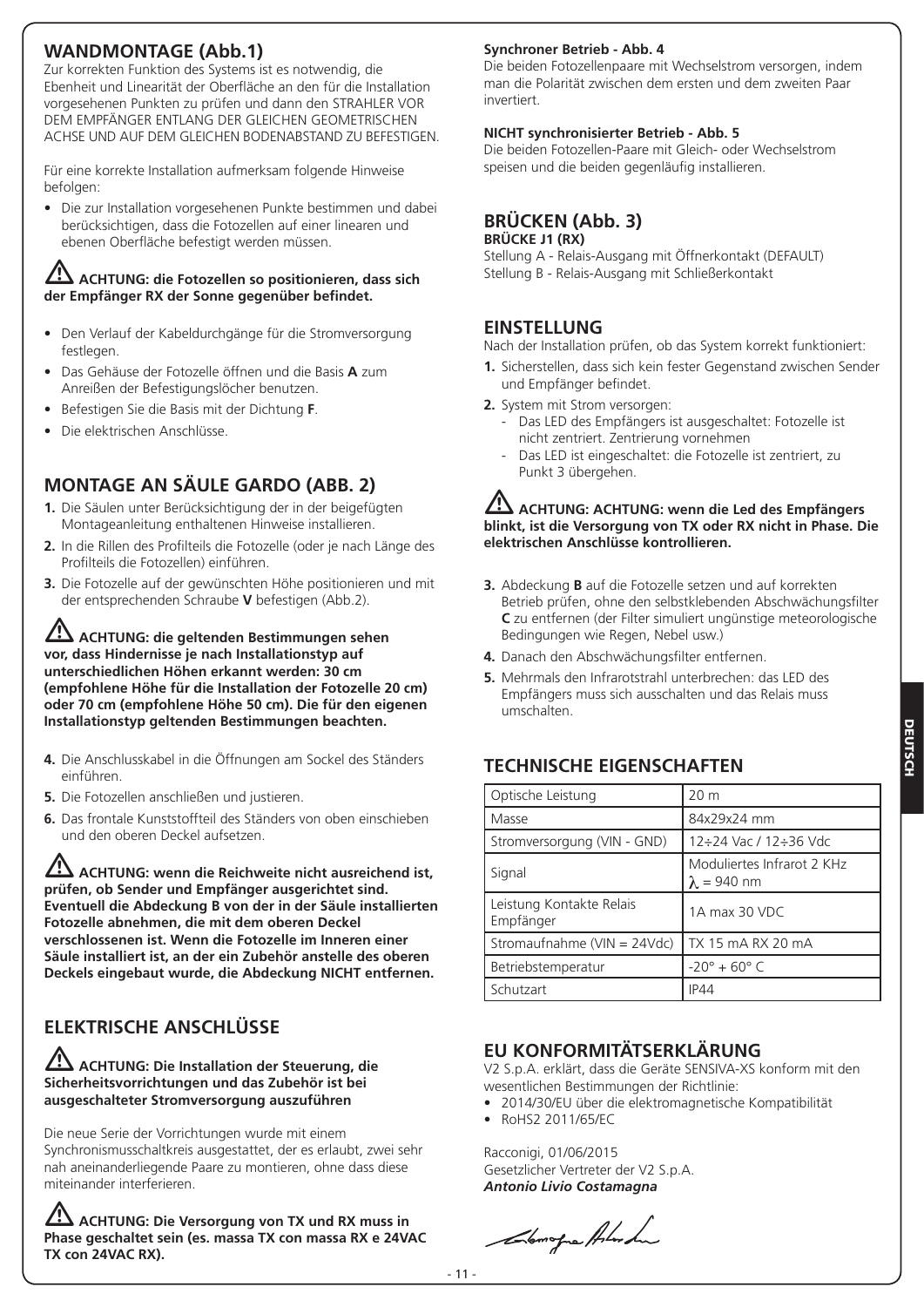# **INSTALLATIE OP DE MUUR (Afb. 1)**

Voor een correcte werking van het systeem moet de vlakheid en de rechtlijnigheid van het oppervlak gecontroleerd worden in de punten die voor de installatie aangeduid worden. BEVESTIG DE PROJECTOR VERVOLGENS TEGENOVER DE ONTVANGER, LANGS DEZELFDE GEOMETRISCHE AS EN OP DEZELFDE HOOGTE VAN DE GROND.

Volg onderstaande instructies met aandacht voor een correcte installatie:

• Stel de punten vast die voor de installatie voorzien zijn, rekening houdend met het feit dat de fotocellen op een rechtlijnig en vlak oppervlak bevestigd moeten worden.

#### **LET OP: breng de fotocellen zo in positie dat vermeden wordt dat ontvanger RX zich recht in de zon bevindt.**

- Stel het traject van de kanalen vast voor de passage van de kabels van de voedingsunit.
- Open de houder van de fotocel en gebruik basis **A** voor het traceren van de bevestigingsgaten.
- Bevestig de basis met behulp van de pakking F.
- Maak de elektrische aansluitingen.

## **INSTALLATIE OP DE GARDO KOLOM (AFB. 2)**

- **1.** Installeer de kolommen aan de hand van de aanwijzingen die in de bijgevoegde handleiding met instructies staan.
- **2.** Plaats de fotocel (of de fotocellen, al naargelang de lengte van het profiel) in de gleuven van het profiel.
- **3.** Zet de fotocel op de gewenste hoogte en zet hem vast met de betreffende schroef **V** (Afb.2).

m**LET OP: de heersende normen schrijven voor dat obstakels herkend worden met verschillende minimumhoogtes, afhankelijk van het type installatie: 30 cm (aangeraden hoogte voor de installatie van fotocel 20 cm) of 70 cm (aangeraden hoogte 50 cm). Raadpleeg de normen die op het type installatie in kwestie betrekking hebben.**

- **4.** Doe de sleutels erin voor de verbindingen in het daarvoor bedoelde gat dat zich op de basis van de zuil bevindt.
- **5.** Verbind de fotocellen en voer de afstelling uit.
- **6.** Zet het plastic voorstuk van de zuil erin door deze van bovenaf te doen schuiven en doe uiteindelijk de bovendop erop.

**LET OP: indien het bereik niet voldoende is, controleer dan of de zender en de ontvanger op één lijn staan. Verwijder zonodig cover B van de fotocel die in de kolom geplaatst is die met de bovendop afgesloten is. Indien de fotocel binnenin de kolom geplaatst is waarop een accessoire gemonteerd is, in plaats van de bovendop, de cover NIET wegnemen.**

# **ELEKTRISCHE AANSLUITINGEN**

**LET OP: De installatie van de stuurcentrale, van de veiligheidsvoorzieningen en van de accessoires moet gebeuren terwijl de voeding afgesloten is**

De nieuwe serie apparaten is geïmplementeerd met een synchronisme circuit waarmee het mogelijk is om twee paar fotocellen te monteren, die zeer dicht bij elkaar staan, zonder dat er onderlinge interferentie ontstaat.

**LET OP: de voeding van TX en RX moet in fase zijn (bv. massa TX met massa RX en 24VAC TX met 24VAC RX).**

#### **Gesynchroniseerde werking - Afb. 4**

Voed de twee paar fotocellen met wisselstroom en verwissel de polen tussen het eerste en het tweede paar.

#### **NIET gesynchroniseerde werking - Afb. 5**

Voed de twee koppels fotocellen in gelijk- of wisselstroom en installeer de twee koppels op tegenovergestelde manier t.o.v. elkaar.

# **JUMPER (Afb. 3)**

#### **JUMPER J1 (RX)**

Positie A - relaisuitgang met normaal gesproken gesloten contact (DEFAULT)

Positie B - relaisuitgang met normaal gesproken open contact

#### **FIJNAFSTELLING**

Is de installatie klaar, controleer dan of het systeem correct werkt:

- **1.** Controleer of geen enkel object tussen de zender en de ontvanger staat.
- **2.** Voed het systeem:
	- De led van de ontvanger is uit: de fotocel is niet gecentreerd, voer de centrering uit.
	- De led van de ontvanger brandt: de fotocel is gecentreerd, ga over naar punt 3.

#### m**LET OP: als de led van de ontvanger knippert, is de voeding van TX en RX niet in fase. Controleer de elektrische verbindingen.**

- **3.** Plaats cover **B** op de fotocellen en controleer de correcte werking zonder het zelfklevende verzachtende filter **C** weg te nemen **C** (het filter simuleert de weersomstandigheden zoals regen, mist, enz.).
- **4.** Neem dit filter vervolgens weg.
- **5.** Onderbreek meermalen de infrarood bundel: de led van de ontvanger moet uitgaan en het relais moet omschakelen.

## **TECHNISCHE KENMERKEN**

| Optisch bereik          | 20 <sub>m</sub>                                   |
|-------------------------|---------------------------------------------------|
| Afmetingen              | 84x29x24 mm                                       |
| Voeding (VIN - GND)     | 12÷24 Vac / 12÷36 Vdc                             |
| Signaal                 | Gemoduleerd infrarood 2 KHz<br>$\lambda = 940$ nm |
| Bereik relais           | 1A max 30 VDC                                     |
| Absorptie (VIN = 24Vdc) | TX 15 mA RX 20 mA                                 |
| Bedrijfstemperatuur     | $-20^\circ + 60^\circ$ C                          |
| Bescherming             | <b>IP44</b>                                       |

## **EU VERKLARING VAN OVEREENKOMST**

V2 SPA verklaart dat de SENSIVA-XS producten voldoen aan de essentiële vereisten die door de volgende richtlijnen bepaald zijn • 2014/30/EU Richtliin EMC

• RoHS2 2011/65/EC

Racconigi, 01/06/2015 De rechtsgeldig vertegenwoordiger van V2 S.p.A. *Antonio Livio Costamagna*

Glomogne Alman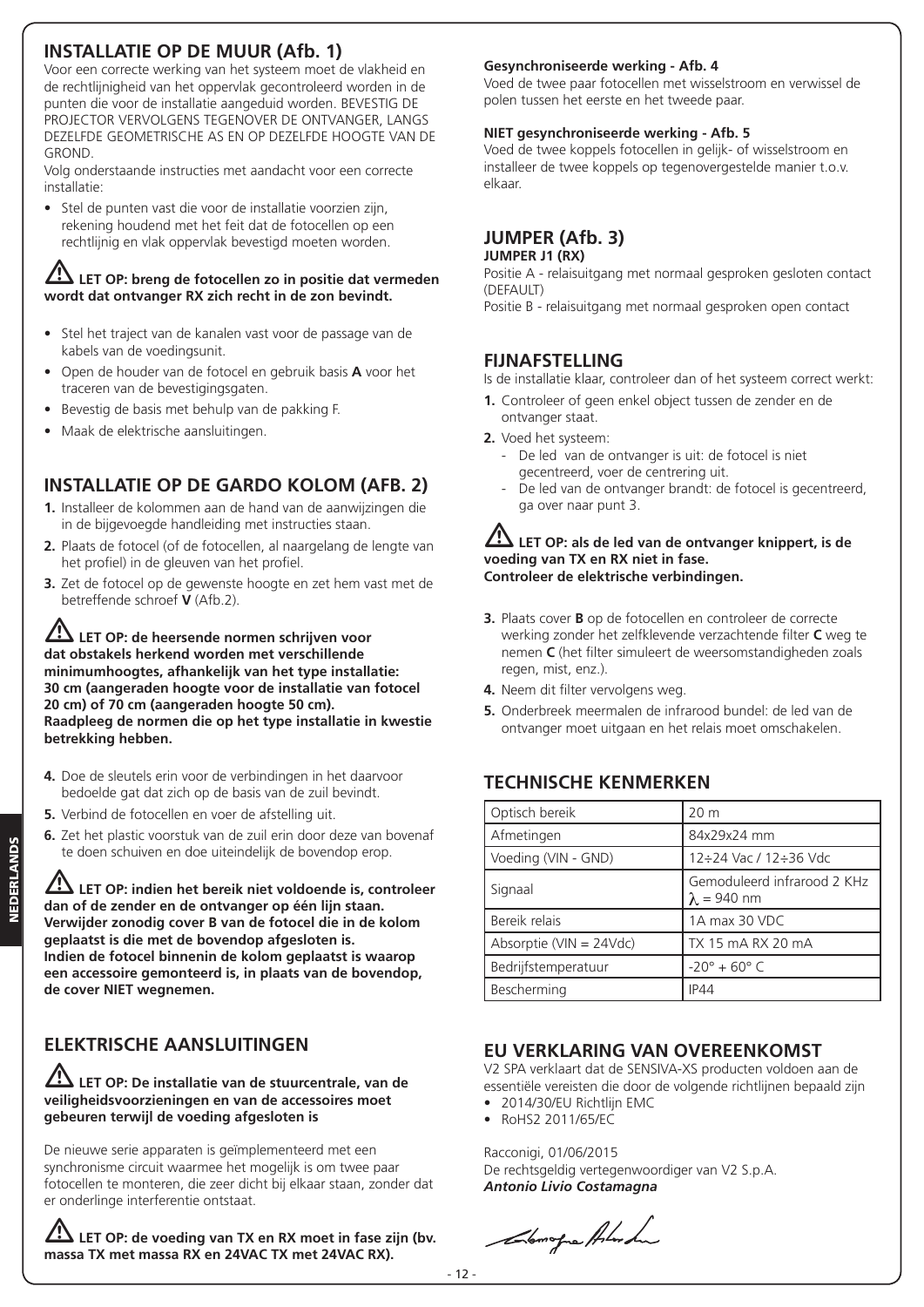# **УСТАНОВКА СТЕНЫ (рис. 1)**

Для правильной работы системы важно проверить плоскостность и линейность поверхностей, предназначенных для установки, затем исправить проектор рядом с одной и той же геометрической осью и на одинаковой высоте над поверхностью, расположенной впереди приемника.

Для правильной установки внимательно следуйте приведенным ниже инструкциям:

• Определите, где должны быть установлены фотоэлементы, с учетом необходимости крепления фотоэлементов на плоской линейной поверхности.

#### ${\mathop{{\bf M}{}}\limits$  пожалуйста, обратите внимание: расположите **фотоэлементы, чтобы избежать попадания приемника RX на солнце.**

- Решите, где разместить каналы для кабелей питания.
- Откройте корпус фотоэлемента и используйте основание A, чтобы отметить положение крепежных отверстий.
- Закрепите основание с помощью прокладки F.
- Произведите электрические соединения.

# **УСТАНОВКА НА СТОЛБЕ GARDO (РИС. 2)**

- 1. Установите стойки, следуя инструкциям, приведенным в соответствующем руководстве по эксплуатации, прилагаемом.
- 2. Вставьте фотоэлемент (или фотоэлементы, в зависимости от длины полосы) в канавки в полосе.
- 3. Поместите фотоэлемент на нужную высоту и зафиксируйте его с помощью специальных винтов V (рис. 2).

#### $\overline{\mathbf{r}}$  пожалуйста, обратите внимание:

**Существующие правила требуют признания препятствий с минимальными высотами в зависимости от типа установки: 30 см (высота рекомендуется для установки фотоэлемента 20 см) или 70 см (рекомендуемая высота 50 см). См. Инструкции, касающиеся типа установки**

- 4. Вставьте соединительные кабели в отверстие в нижней части колонны.
- 5. Подключите фотоэлементы и выполните необходимые настройки.
- 6. Вставьте пластиковый фронт колонны и сдвиньте ее вниз, а затем вставьте верхнюю заглушку

 $\overline{\mathcal{L}}$  пожалуйста, обратите внимание: Если **сигнала недостаточно, проверьте, передатчик и приемник выровнены. При необходимости снимите крышку B с фотоэлемента, вставленного в стойку, и удерживайте ее на месте верхней крышкой. Если фотоэлемент вставлен внутри стойки, на которой имеется дополнительный аксессуар, установленный вместо верхнего колпачка, НЕ снимайте крышку.**

# **ЭЛЕКТРИЧЕСКИЕ СОЕДИНЕНИЯ**

#### $\overline{\mathbf{r}}$  предупреждение: Установка устройства, **предохранительных устройств и аксессуаров должна выполняться при отключении электропитания**

Новый ряд устройств оснащен схемой синхронизации, позволяющей устанавливать две пары, даже очень близко друг к другу, без их взаимного вмешательства.

 $\overline{\mathcal{L}!}$  ПРЕДУПРЕЖДЕНИЕ: питание TX и RX должно быть в **фазе (например, Земля TX с заземлением RX и 24 В AC TX с 24 В переменного тока RX).** 

#### **Синхронизированная операция - подключитесь, как показано на рисунке 4**

Поставляйте обе пары фотоэлементов с переменным током, инвертируя полярность между первой и второй парами.

#### **Несинхронизированная операция - подключитесь к рис. 5**

Подайте прямым или переменным током две пары фотоэлементов и установите две пары в обратном порядке относительно друг друга.

#### **JUMPER (рисунок 3) JUMPER J1 (RX)**

Положение A - релейный выход с нормально замкнутым контактом (DEFAULT) Положение B - релейный выход с нормально разомкнутым контактом

#### **РЕГУЛИРОВКА**

После завершения установки убедитесь, что система работает правильно:

- 1. Убедитесь, что между передатчиком и приемником нет препятствий.
- 2. Включение системы:
	- Светодиод приемника выключен: Фотоэлемент не центрирован; выполнить центрирование.
	- Светодиод приемника включен: фотоэлемент центрирован, перейдите к части 3.

#### $\mathcal{L}_{\mathbf{2}}^{\mathbf{1}}$  предупреждение: Если светодиод приемника **мигает, питание TX и RX не соответствует фазе. Проверьте электрические соединения.**

- 3. Поместите крышку B на фотоэлемент и убедитесь, что он работает правильно, не удаляя клейкий фильтр затухания C (фильтр имитирует неблагоприятные погодные условия, такие как дождь, туман и т. Д.),
- 4. Затем снимите фильтр затухания.
- 5. Разрыв инфракрасного луча несколько раз: светодиод приемника должен выключиться и реле должно переключиться.

#### **ТЕХНИЧЕСКИЕ ХАРАКТЕРИСТИКИ**

| Оптический диапазон          | 20 <sub>m</sub>                                            |
|------------------------------|------------------------------------------------------------|
| Габаритные размеры           | 84x29x24 mm                                                |
| Источник питания (VIN - GND) | 12÷24 Vac / 12÷36 Vdc                                      |
| сигнал                       | модулированный<br>инфракрасный 2 KHz<br>$\lambda = 940$ nm |
| Релейный контакт             | 1A max 30 VDC                                              |
| $A6$ сорбция (VIN = 24Vdc)   | TX 15 mA RX 20 mA                                          |
| Рабочая Температура          | $-20^{\circ} + 60^{\circ}$ C                               |
| Степень защиты               | <b>IP44</b>                                                |

#### **ДЕКЛАРАЦИЯ ЕС СООТВЕТСТВИЯ**

V2 S.p.A. настоящим заявляет, что оборудование SENSIVA-XS соответствует основным требованиям, установленным в директивах:

- Директива по электромагнитной совместимости 2014/30/ЕС
- RoHS2 2011/65/EC

Racconigi, 01/06/2015 Юридический представитель, V2 S.p.A. *Antonio Livio Costamagna*

Chanope Alerden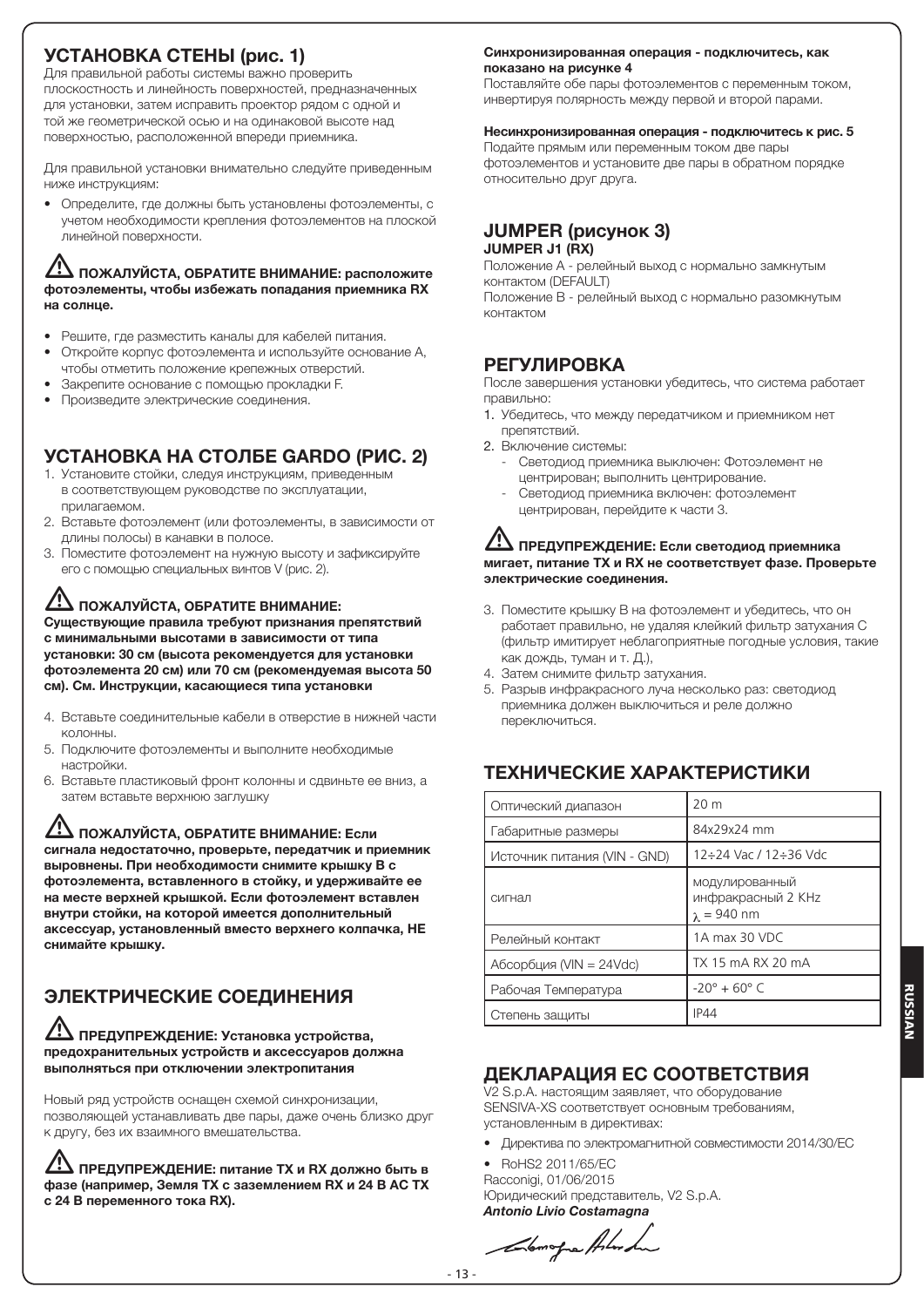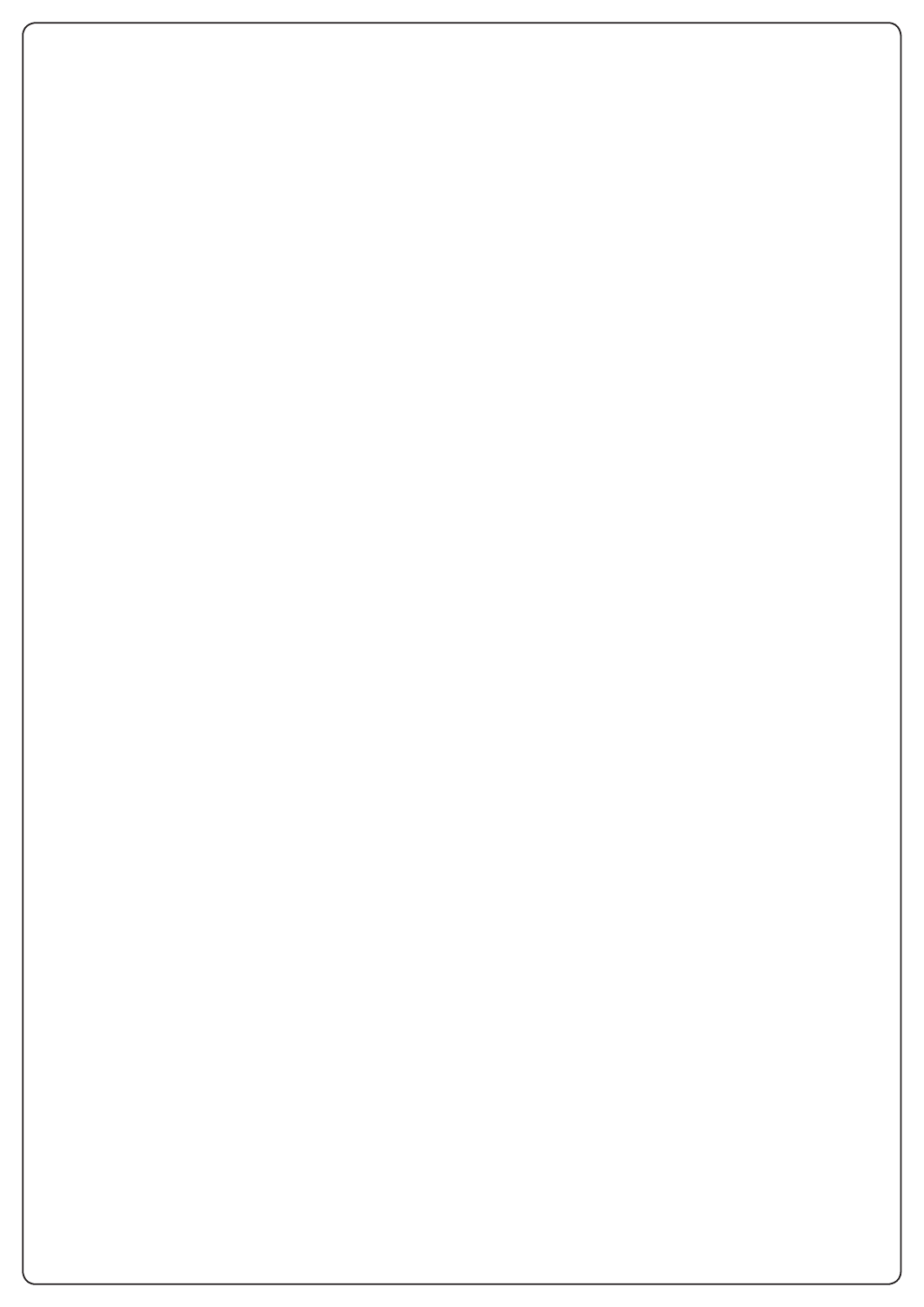